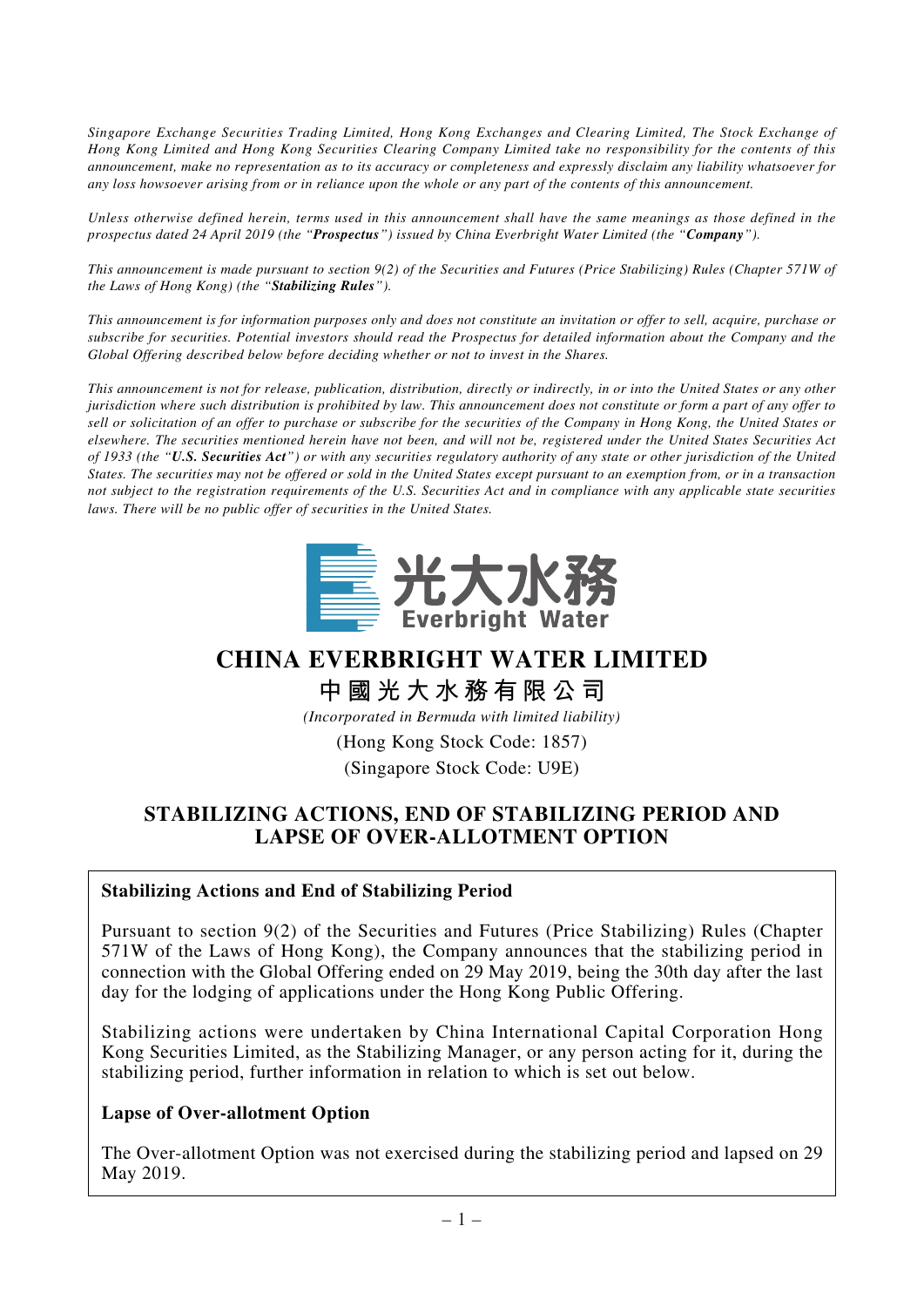## **STABILIZING ACTIONS AND END OF STABILIZING PERIOD**

Pursuant to section 9(2) of the Securities and Futures (Price Stabilizing) Rules (Chapter 571W of the Laws of Hong Kong), the Company announces that the stabilizing period in connection with the Global Offering ended on 29 May 2019, being the 30th day after the last day for the lodging of applications under the Hong Kong Public Offering.

The Company has been informed by China International Capital Corporation Hong Kong Securities Limited, as the Stabilizing Manager, or any person acting for it, that the stabilizing actions undertaken during the stabilizing period involved:

- 1) over-allocations of an aggregate of 15,595,000 Shares in the International Offering, representing in aggregate approximately 15% of the Offer Shares initially available under the Global Offering before any exercise of the Over-allotment Option;
- 2) the borrowing of an aggregate of 15,595,000 Shares by the Stabilizing Manager from CEWHL pursuant to the Stock Borrowing Agreement to cover over-allocation of Shares in the International Offering. Such Shares will be returned and redelivered to CEWHL in accordance with the terms of the Stock Borrowing Agreement; and
- 3) the purchases of an aggregate of 15,595,000 Shares in the price range of HK\$2.12 to HK\$2.99 per Share (exclusive of brokerage fee of 1%, SFC transaction levy of 0.0027% and Stock Exchange trading fee of 0.005%, if any) on the market during the stabilizing period, representing approximately 15% of the Offer Shares initially available under the Global Offering before any exercise of the Over-allotment Option.

The last purchase made by the Stabilizing Manager or its agent on the market during the course of the stabilizing period was on 27 May 2019 at the price of HK\$2.38 per Share (exclusive of brokerage fee of 1%, SFC transaction levy of 0.0027% and Stock Exchange trading fee of 0.005%, if any).

### **LAPSE OF OVER-ALLOTMENT OPTION**

The Over-allotment Option was not exercised during the stabilizing period and lapsed on 29 May 2019.